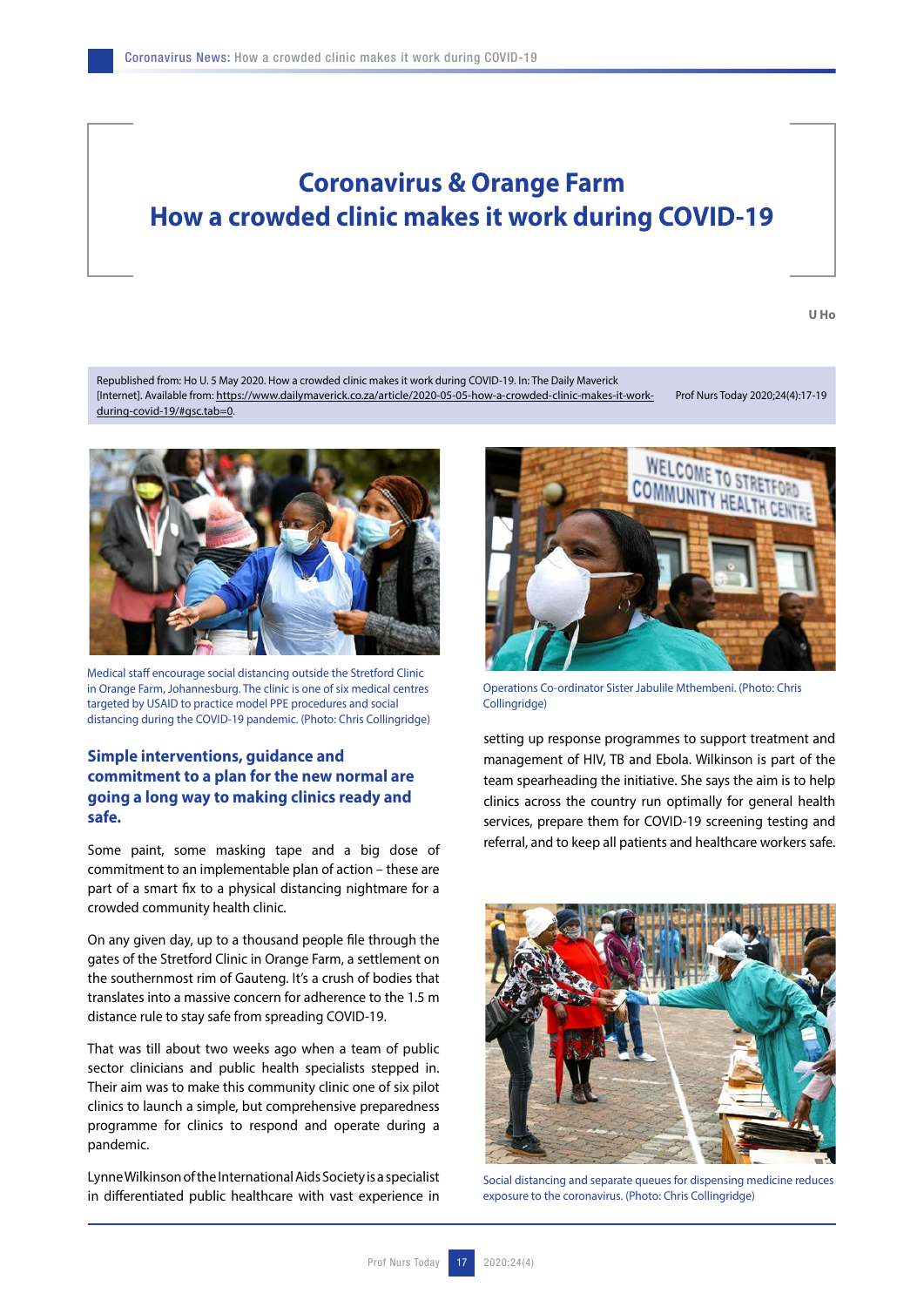

The deliberate restriction of seat availability encourages social distancing as people wait. (Photo: Chris Collingridge)

"We saw in clinics that healthcare workers were getting extremely anxious to the point where they didn't want to come to work. Even where clinics were taking measures, there were still throngs of people clogging up parts of clinics. There were also mixed messages about what services would be continued throughout the pandemic and we want to support clinics to continue with as many services as possible," she says.

The good news is the interventions are paying off. On a soggy autumn morning in the last days of Level 5 lockdown, the Stretford Clinic is packed as usual by early morning. It's a different kind of packed from a week or so before though. Instead of the clot of people surging at the entrance gates, people are lined up on either side of the pavements standing behind yellow lines newly painted on the ground. To one side are pregnant women and mothers with babies, on the other are general patients.

Chit-chat is muted and muffled behind masks and scarves. There's quiet adherence to the new system that's being implemented with palpable seriousness. Even the vendors selling bags of fruit on the pavement are now hawking face masks. Only the few chickens weaving through people's legs on the pavement and the clinic grounds seem like the old familiar.

Sister Jabulile Mthembeni is outside the clinic entrance, speaking through a loudhailer in isiZulu, Sepedi and SeSotho. She's the clinic's operational manager and she's reminding people in the queues to keep behind the lines and to keep their face masks on.

"People queue here from 6 or 6.30 in the morning before the clinic opens so we don't want them to be standing here for long hours when we are battling to keep physical distancing.

"This is better than before," she says of the painted lines that are visible guides for patients. She still has to interrupt herself to tell people to wait or to advance at the right times – it's a new normal everyone is still getting used to. But the queue keeps moving and that's the point.



A Wits medical student uses disinfectant to clean the waiting seats between test patients. The students have volunteered to help medical staff during Initial screening procedures which are carried out on people presenting possible symptoms of the coronavirus. (Photo: Chris Collingridge)



Coronavirus swab testing. (Photo: Chris Collingridge)

Once given a squirt of sanitiser by a security guard at the single access point, every person proceeds to the yellow zone in the clinic for screening. Splitting operations areas into zones is a key step in infection control. Screening takes place under gazebos in the parking lot.

Being outdoors is essential because good ventilation is a known defence against the spread of the virus and it also reduces the number of people inside the clinic at any time. Standing behind another set of painted lines, patients



Initial screening procedures are carried out on people presenting possible symptoms of the coronavirus. (Photo: Chris Collingridge)